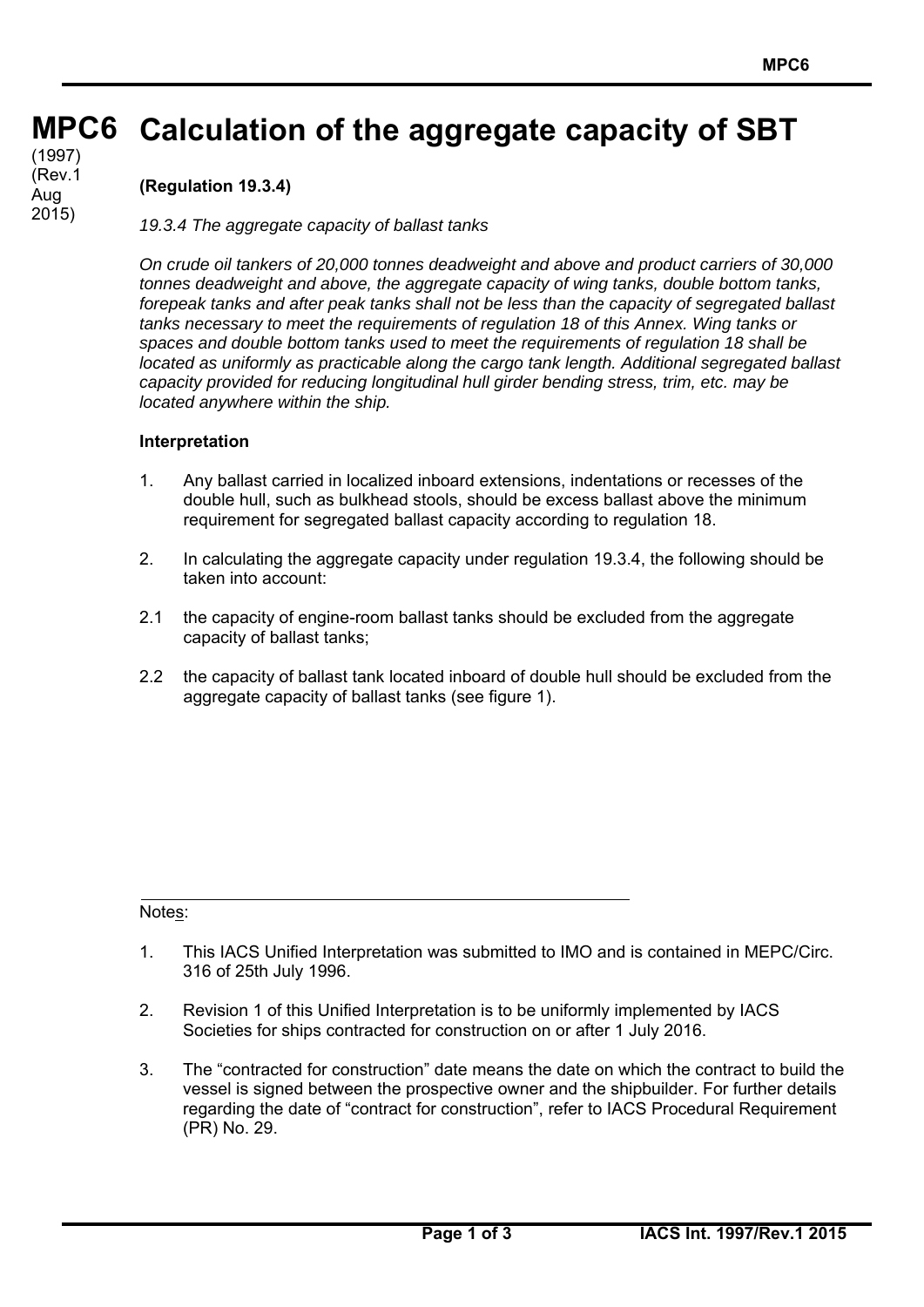# **MPC6**

 $\overline{a}$ 

(cont)



Fig. 1